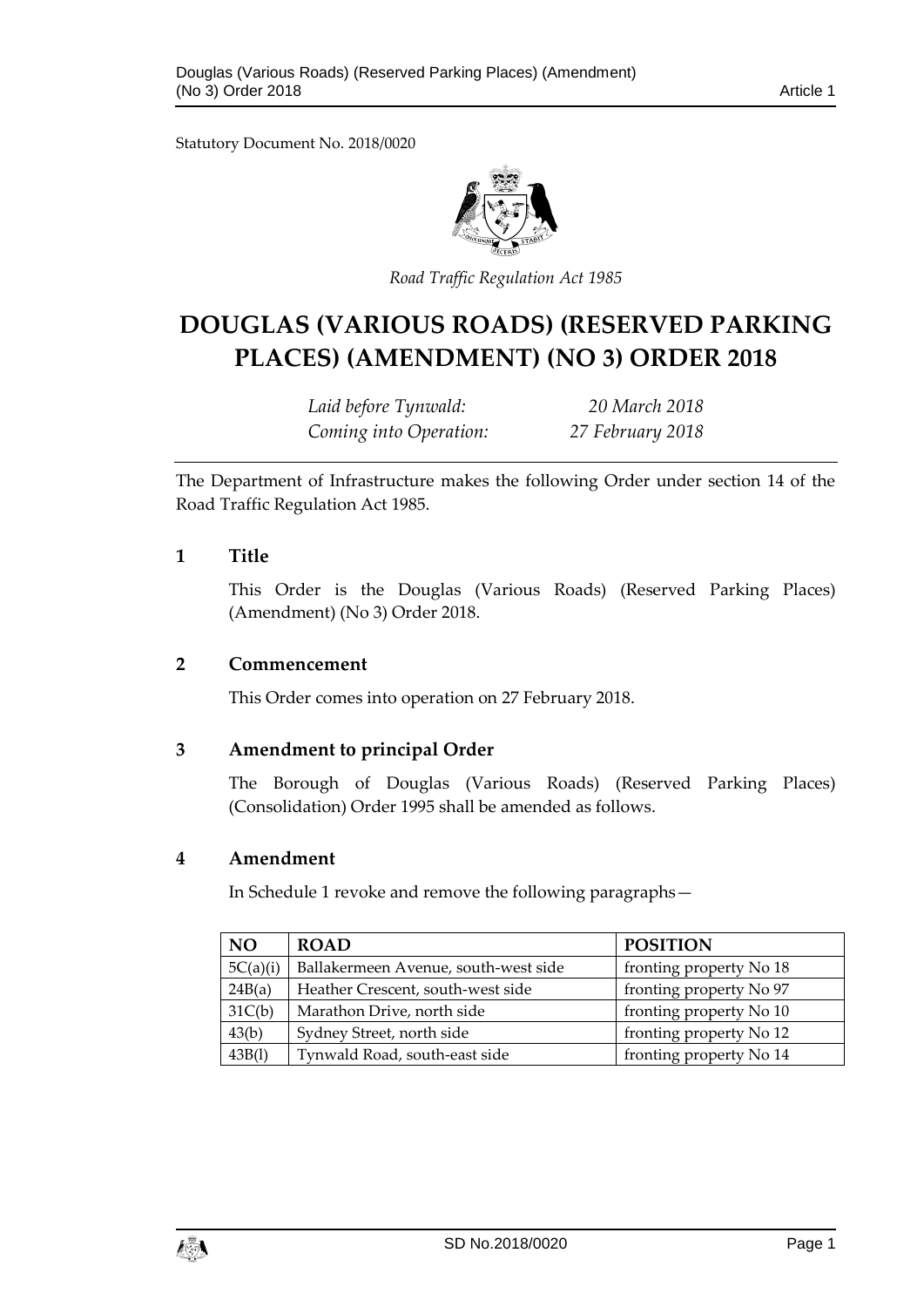Signed by authority of the Minister for Infrastructure

**MADE 5 FEBRUARY 2018**

# **KEVIN ALMOND**

*Highway Services*